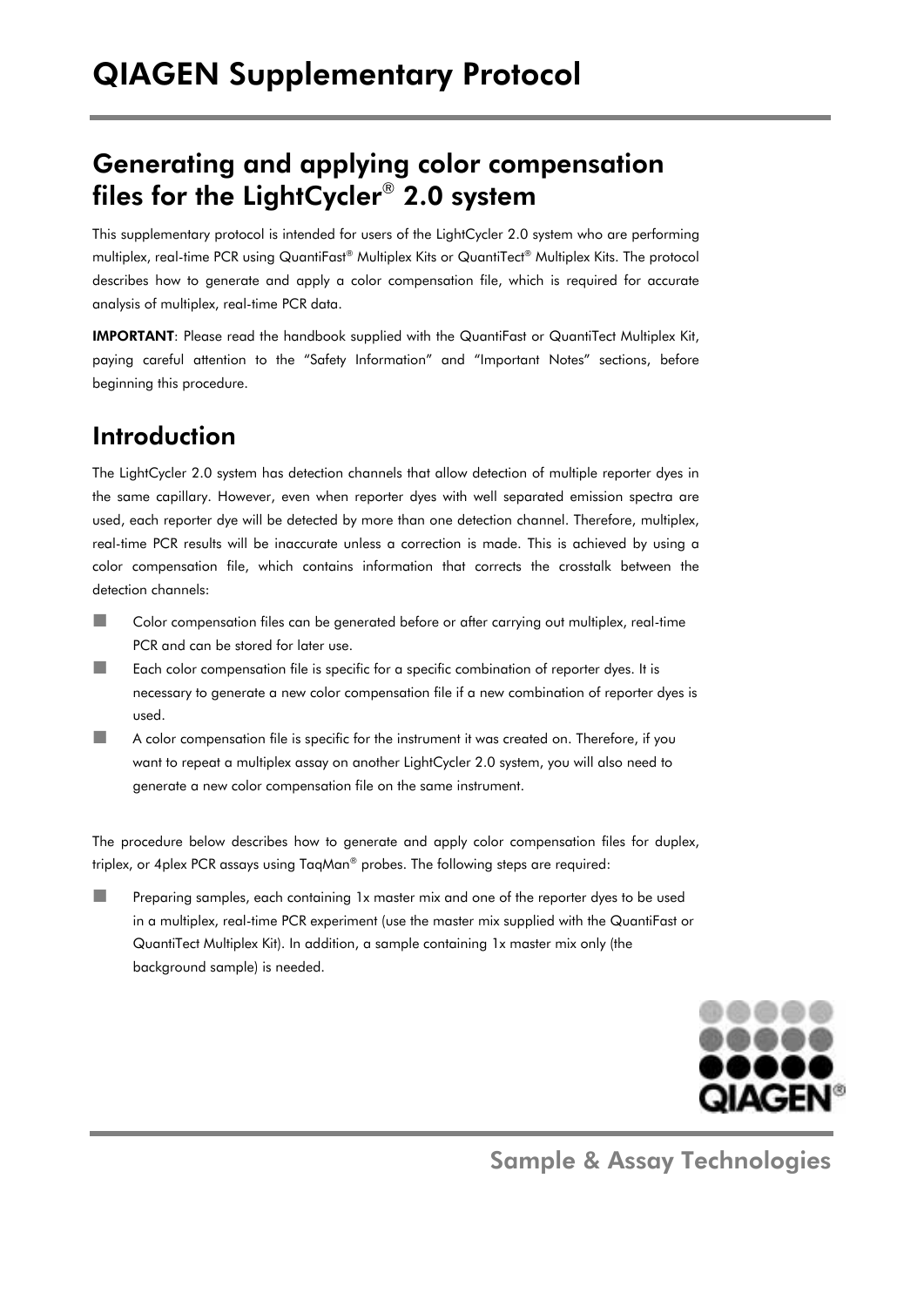The samples containing reporter dyes should exhibit significant fluorescence. Possible sources of such dyes include single-dye real-time PCR samples that have reached the PCR plateau phase or oligonucleotides labeled with reporter dye.

The most convenient source of reporter dyes are the probes to be used in your multiplex assay. Although TaqMan probes are also labeled with a quencher, the fluorescence from the reporter dye is not absolutely quenched. When the concentrations of probes described in the procedure below are used, the residual fluorescence from the reporter dyes is sufficient for generating a color compensation file. Although we recommend using probes labeled with a nonfluorescent quencher, the procedure below is also compatible with probes labeled with TAMRA dye as quencher.

- **Performing a color compensation experiment. Fluorescence data are collected and used to** generate a color compensation file containing information for correcting crosstalk between detection channels.
- **Applying the color compensation file before carrying out a multiplex, real-time PCR** experiment or afterwards when performing data analysis.

Note: The color compensation file is applied to all samples in the experiment. If the experiment contains more than one combination of reporter dyes, several color compensation files (one for each combination of dyes) will be required.

# Procedure

### Creating samples for a color compensation experiment

1. Set up 2–4 samples, each containing a single reporter dye in 1x master mix, according to Table 1 (use the master mix supplied with the QuantiFast or QuantiTect Multiplex Kit). Each sample corresponds to one of the reporter dyes used in your multiplex PCR assay. Also prepare a sample containing 1x master mix only.

Therefore, you need to prepare 3 samples for a duplex assay, 4 samples for a triplex assay, or 5 samples for a 4plex assay.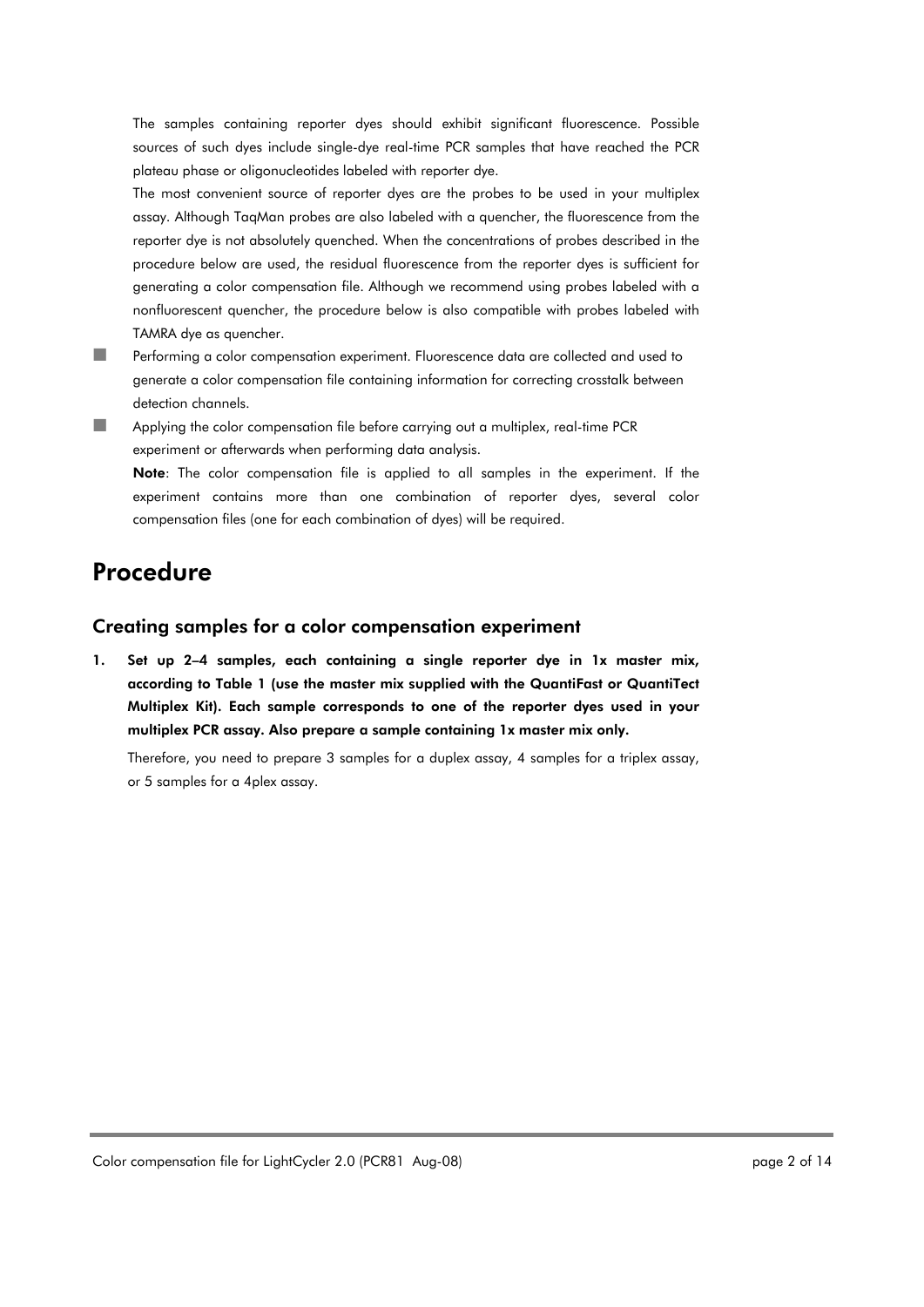### Table 1. Preparing samples containing TaqMan probes for a color compensation experiment\*†

| Component                                                      | Volume     | <b>Final concentration</b> |
|----------------------------------------------------------------|------------|----------------------------|
| 2x master mix (from QuantiFast or QuantiTect<br>Multiplex Kit) | 10 $\mu$ l | 1x                         |
| TaqMan probe labeled with:                                     |            |                            |
| 6-FAM, HEX, JOE, or VIC <sup>®</sup> , or                      | Variable   | $0.5 \mu M$                |
| Texas Red® or ROX, or                                          | Variable   | $2 \mu M$                  |
| Alexa Fluor® 660 or Pulsar® 650                                | Variable   | $2 \mu M$                  |
| RNase-free water                                               | Variable   |                            |
| <b>Total volume</b>                                            | $20 \mu$   |                            |

\* Each sample contains one TaqMan probe only. In addition, a control sample containing 1x master mix only must be prepared.

 $^{\dagger}$  If using 100  $\mu$ l capillaries, increase the amounts of all components by 5-fold.

## Performing a color compensation experiment

#### 2. Start the LightCycler Software 4.

Note: To be able to generate a color compensation file, you first need to log on to the software using a user account that includes access rights for *Administrator* or *Expert User*.

3. Click the "File" menu, and select "New" to open the "Create New Object" dialog box. Double-click the "LightCycler Experiment" icon to open a new LightCycler experiment file.

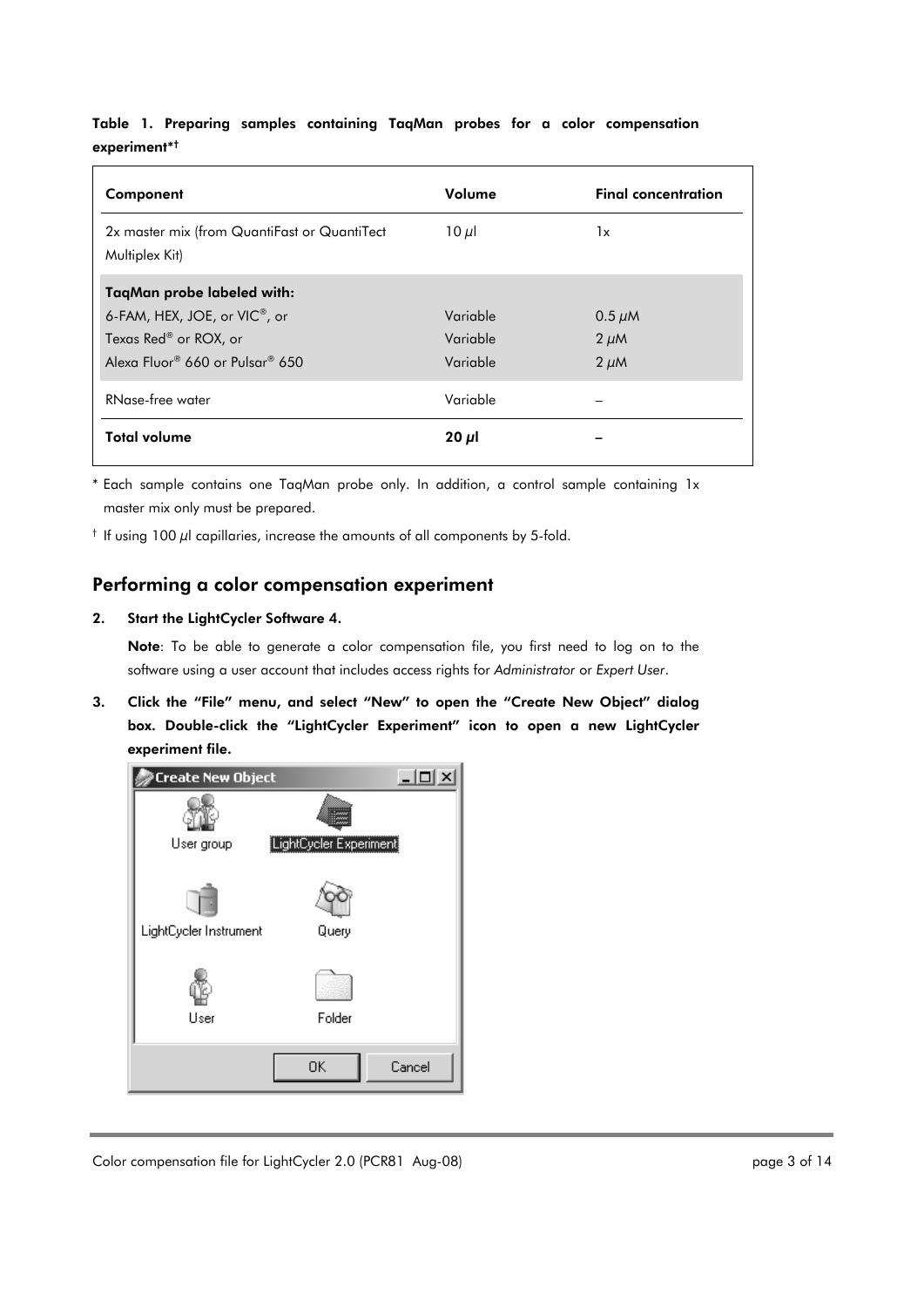4. Select the "Programs" tab, and enter in the "Max. Seek Pos." dialog field the number of samples that will be analyzed in the experiment.



Enter a value of 3 for duplex assays, a value of 4 for triplex assays, or a value of 5 for 4plex assays.

5. In the "Programs" panel, enter in the "Program Name" dialog field a name for the temperature protocol. Be sure that the "Cycles" dialog field contains a value of 1. In the "Analysis Mode" dialog field, select *Color Compensation*.

|              | <b>Ban</b>                                              |         |                          |   |                       |        |         |                                     |                          |
|--------------|---------------------------------------------------------|---------|--------------------------|---|-----------------------|--------|---------|-------------------------------------|--------------------------|
|              | Stat Rue   End Program   + 10 Order   Enter Comp [38] + |         |                          |   | - Dptices -           |        |         |                                     |                          |
| G<br>Sunnay  | Brightne   Grave Bata Display   Ran Notes               |         |                          |   |                       |        |         |                                     |                          |
| −            | Sekar.                                                  |         |                          |   | <b>Programs</b>       |        |         |                                     |                          |
| Ø            | Delaut Diannet                                          | 530     | ٠                        |   | Program Name:         |        | Dycles: | Analysis Mode                       |                          |
| <b>Flure</b> | Seek Tenperature 38                                     |         | 쇠                        | 卡 | E Color Conspensation |        |         | Color Compensation<br>None          | $\overline{\phantom{a}}$ |
|              | Max. Seek Fox.                                          |         |                          |   |                       |        |         | Melting Curves                      |                          |
| 흢            | Instrument Type:                                        | $-80k$  |                          |   |                       |        |         | Querétication<br>Color Compensation |                          |
|              | Eaplay Stre.                                            | 28 p.f. | $\overline{\phantom{a}}$ |   |                       |        |         |                                     |                          |
|              |                                                         |         |                          |   |                       |        |         |                                     |                          |
|              |                                                         |         |                          |   | A more company of     | of the |         |                                     |                          |

6. In the "Temperature Targets" panel, enter the temperature protocol as shown below. In the last step, make sure that "Ramp Rate" is set to a value of 0.1ºC/s and "Acquisition Mode" is set to *Continuous*.

|                          | Temperature Targets |                  |                        |     |                             |                        |                  |  |  |  |
|--------------------------|---------------------|------------------|------------------------|-----|-----------------------------|------------------------|------------------|--|--|--|
|                          | Target ('C)         | Hold [hihammess] | Ramp Rate ('C/s)       | ľCl | Sec Target   Step Size ("C) | Step Delay<br>(cycles) | Acquisition Mode |  |  |  |
|                          | 95                  | $= 00:00:00$     | 취20                    |     |                             |                        | ≞lNone           |  |  |  |
| $\overline{\phantom{a}}$ | 40                  | 00:00:30         | <b>PARTS</b>           |     |                             |                        | Jone             |  |  |  |
| w.                       | 95                  | $= 00.00.00$     | w.                     |     |                             |                        | Continuous       |  |  |  |
|                          |                     |                  |                        |     |                             |                        |                  |  |  |  |
|                          |                     |                  |                        |     |                             |                        |                  |  |  |  |
|                          |                     |                  | A researchers consumed |     |                             |                        |                  |  |  |  |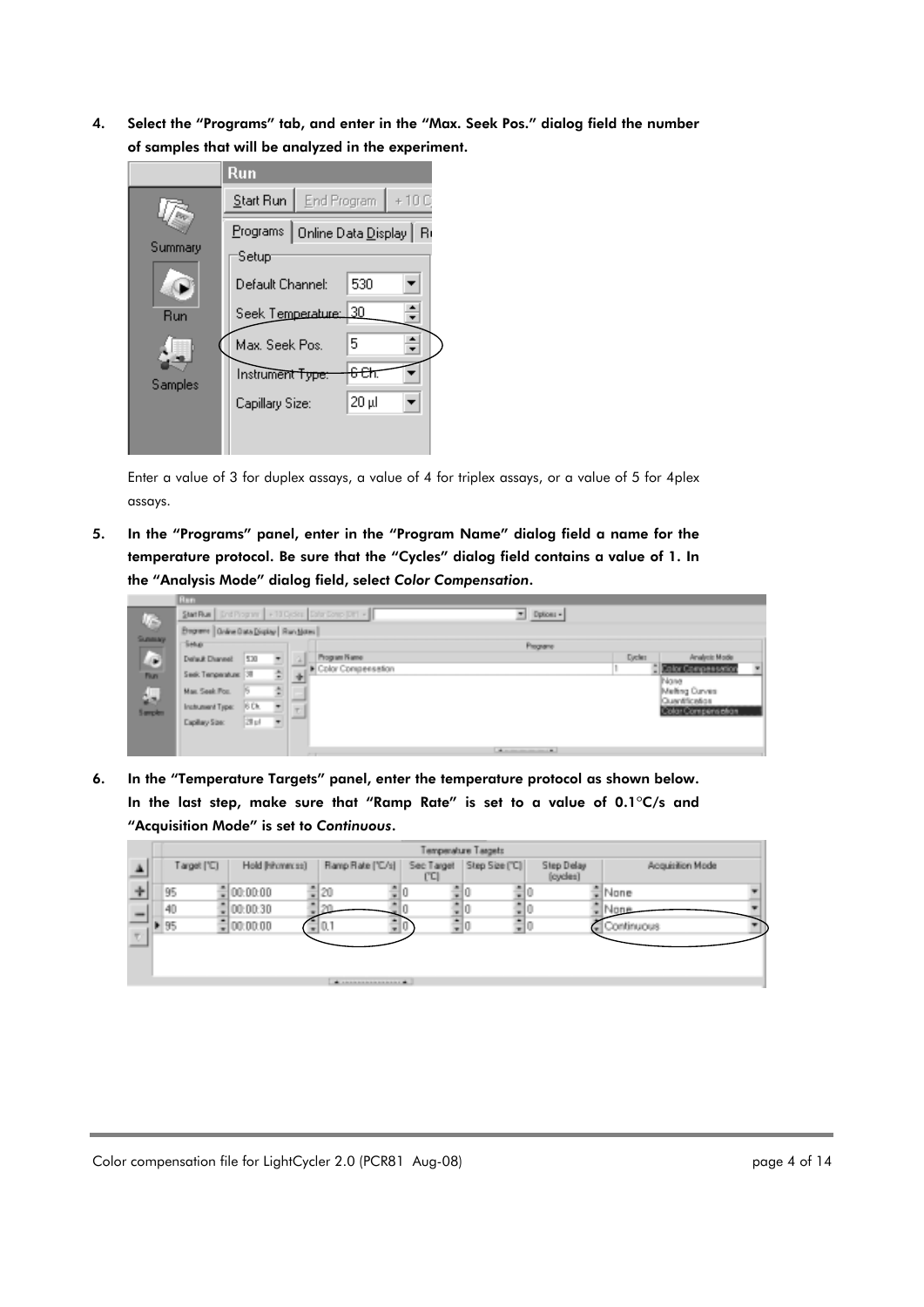The final screen should look like the screenshot below.

|          | Rum                                          |                                 |              |                    |                        |                |                                                                |             |                          |       |                            |                    |                           |                          |
|----------|----------------------------------------------|---------------------------------|--------------|--------------------|------------------------|----------------|----------------------------------------------------------------|-------------|--------------------------|-------|----------------------------|--------------------|---------------------------|--------------------------|
| <b>V</b> | Satillan End Pages - (TOcho Dity Darp Diff + |                                 |              |                    |                        |                |                                                                |             | $\blacksquare$ Dpkkers = |       |                            |                    |                           |                          |
|          | Programs   Galias Daka Display   Flun Notes  |                                 |              |                    |                        |                |                                                                |             |                          |       |                            |                    |                           |                          |
| Summary  | Setup<br>Programs                            |                                 |              |                    |                        |                |                                                                |             |                          |       |                            |                    |                           |                          |
| l.       | Default Channel:                             | 1500<br>۳                       | n.           | Fregram Mane       |                        |                |                                                                |             |                          |       | Dedes                      |                    | Analysis Mode             |                          |
| n.       | Seek Temperature: 30                         | B                               | ۰            | Color Compensation |                        |                |                                                                |             |                          |       | ٠                          |                    | <b>Color Compessation</b> |                          |
|          | Max Seek Per.                                | E<br>15                         |              |                    |                        |                |                                                                |             |                          |       |                            |                    |                           |                          |
| д        | Instrument Type:                             | 6O <sub>2</sub>                 |              |                    |                        |                |                                                                |             |                          |       |                            |                    |                           |                          |
| Sangles  |                                              | $\frac{1}{\epsilon}$<br>$20$ pl | 회            |                    |                        |                |                                                                |             |                          |       |                            |                    |                           |                          |
|          | Capillary Size:                              |                                 |              |                    |                        |                |                                                                |             |                          |       |                            |                    |                           |                          |
|          |                                              |                                 |              |                    |                        |                |                                                                | <b>LA</b>   | $-41$                    |       |                            |                    |                           |                          |
|          |                                              |                                 |              |                    |                        |                |                                                                |             | Temperature Targets      |       |                            |                    |                           |                          |
|          |                                              |                                 | ٠            | Target ['E]        |                        | Hold [Norword] | Fiamp Rate ('C/t) Sec Target   Step Size ('C)                  | $\Gamma$    |                          |       | <b>Step Delay</b><br>Eyder |                    | Azquisition Mode          |                          |
|          |                                              |                                 | 围            | los                | $\frac{4}{9}00.0881$   |                | $rac{1}{2}$ in $\frac{1}{2}$ in $\frac{1}{2}$ in $\frac{1}{2}$ |             | <b>Site</b>              | H     |                            | $\frac{a}{b}$ None |                           | ۳                        |
|          |                                              |                                 | -            | 40                 | $C = 00.00 - 30$       |                |                                                                | a a a       |                          |       |                            | $\frac{1}{n}$ None |                           | $\overline{\phantom{0}}$ |
|          |                                              |                                 | $\mathbf{r}$ | 1.25               | $\frac{1}{2}$ 00:00:00 |                |                                                                |             |                          |       |                            | Continuous         |                           |                          |
|          |                                              |                                 |              |                    |                        |                |                                                                |             |                          |       |                            |                    |                           |                          |
|          |                                              |                                 |              |                    |                        |                |                                                                |             |                          |       |                            |                    |                           |                          |
|          |                                              |                                 |              |                    |                        |                | Distances are assessed at                                      |             |                          |       |                            |                    |                           |                          |
|          |                                              |                                 |              |                    |                        |                | Overview                                                       |             |                          |       |                            |                    |                           |                          |
|          | 180<br>$\frac{10}{10}$                       |                                 |              |                    |                        |                |                                                                |             |                          |       |                            |                    |                           |                          |
|          | <b>COMMAND</b><br>70                         |                                 |              |                    |                        |                |                                                                |             |                          |       |                            |                    |                           |                          |
|          | 50<br>5b                                     |                                 |              |                    |                        |                |                                                                |             |                          |       |                            |                    |                           |                          |
|          | Ì<br>$rac{40}{30}$                           |                                 |              |                    |                        |                |                                                                |             |                          |       |                            |                    |                           |                          |
|          | 0.80                                         | OAT                             | $+30$        | 2.54               | 250                    | 342            | 4.36                                                           | 510<br>9.53 |                          | e.ior | 221                        | to's               | k33<br>big                |                          |
|          |                                              |                                 |              |                    |                        |                | Time (homeon)                                                  |             |                          |       |                            |                    |                           |                          |

7. Click the "Samples" icon on the left-hand side of the window. Then click the "Analysis Type" menu, and select "Color Compensation".

|            | Sample data                                             |            |          |             |
|------------|---------------------------------------------------------|------------|----------|-------------|
|            | Analysis Type   $\blacktriangledown$  <br>Reset Samples | Import SAM |          | Auto Copy   |
|            | Ø<br>Absolute Quantification                            |            |          |             |
| Summary    | Color Compensation                                      | lsel ID    |          |             |
|            | Genotyping                                              |            |          |             |
|            | Nucleic Acid Quantification<br>Ļ                        | lt No.     |          |             |
| <b>Run</b> | Qualitative Detection                                   |            | Repl. Of | Sample Note |
|            | Relative Quantification - Dual Color                    |            |          |             |
|            | Relative Quantification - Monocolor                     |            |          |             |
|            | Tm Calling                                              |            | ٠        |             |
| Samples    | 4<br>Sample 4                                           |            | $\div$   |             |
|            | 5<br>Sample 5                                           |            | $\div$   |             |
|            |                                                         |            |          |             |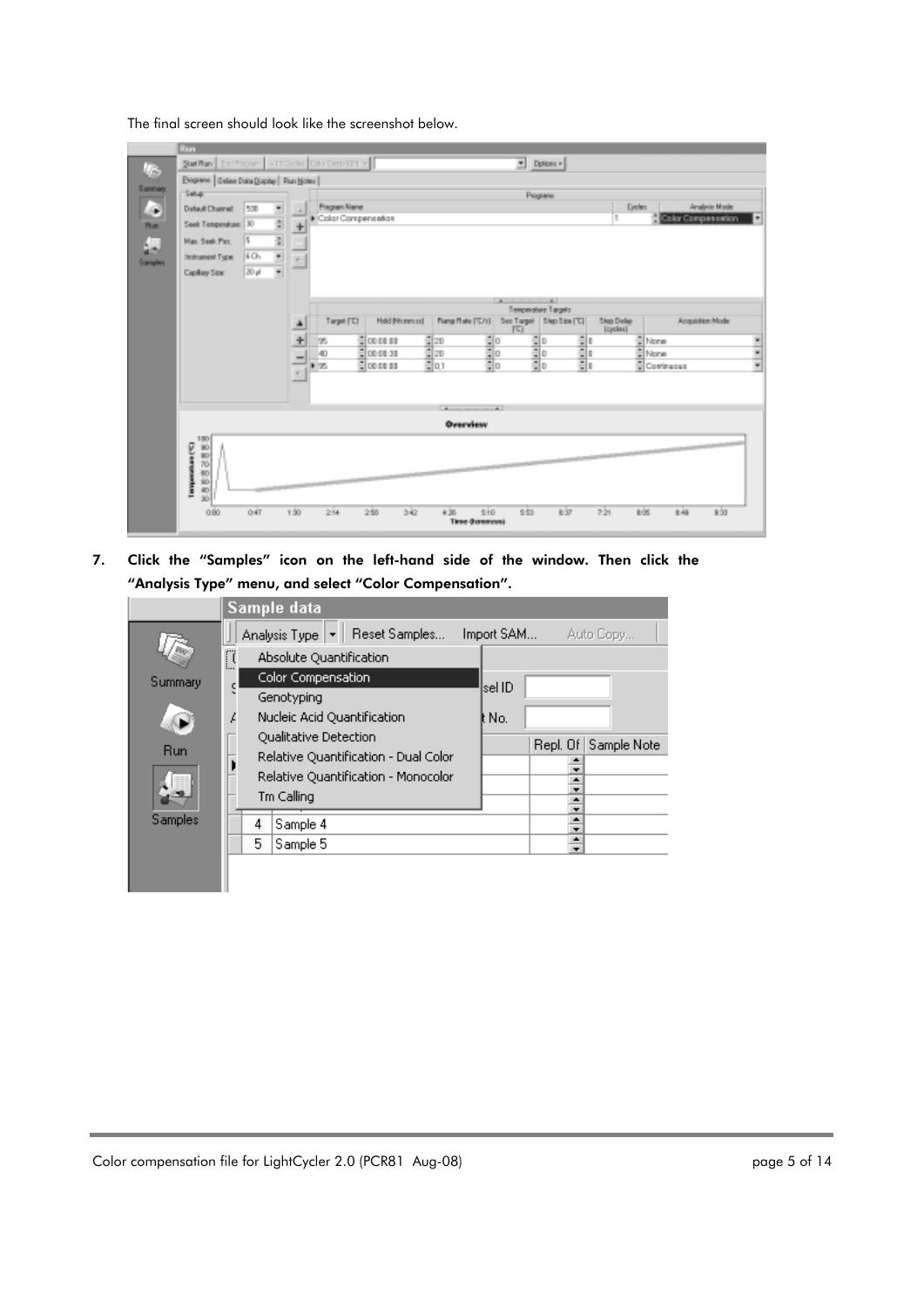The "Color Comp" tab appears.

|         |                             |   | Sample data                      |       |                  |           |  |  |
|---------|-----------------------------|---|----------------------------------|-------|------------------|-----------|--|--|
|         |                             |   | Analysis Type *<br>Reset Samples |       | Import SAM       | Auto Copy |  |  |
|         | Capillary View   Color Comp |   |                                  |       |                  |           |  |  |
| Summary |                             |   | Pos Sample Name                  |       | Dominant Channel |           |  |  |
|         |                             |   | Sample 1                         | Water |                  |           |  |  |
|         |                             | 2 | Sample 2                         | Water |                  |           |  |  |
| Run     |                             | 3 | Sample 3                         | Water |                  |           |  |  |
|         |                             | 4 | Sample 4                         | Water |                  |           |  |  |
|         |                             | 5 | Sample 5                         | Water |                  |           |  |  |
|         |                             |   |                                  |       |                  |           |  |  |
| Samples |                             |   |                                  |       |                  |           |  |  |

8. In the "Dominant Channel" dialog fields, select the dyes contained in the different samples. See Table 2 for reporter dyes and the corresponding dominant channels.

|              |                | Sample data                     |                  |           |
|--------------|----------------|---------------------------------|------------------|-----------|
|              |                | Analysis Type ▼   Reset Samples | Import SAM       | Auto Copy |
|              | Capillary View |                                 |                  |           |
| Summary      |                | Pos Sample Name                 | Dominant Channel |           |
|              |                | Sample 1                        | Water            |           |
| $\mathbb{Q}$ | 2              | Sample 2                        | 530              |           |
| <b>Run</b>   | 3              | Sample 3                        | Water            |           |
|              | 4              | Sample 4                        | 530<br>560       |           |
|              | 5              | Sample 5                        | 610              |           |
|              |                |                                 | 640              |           |
| Samples      |                |                                 | 670              |           |
|              |                |                                 | 705              |           |
|              |                |                                 |                  |           |
|              |                |                                 |                  |           |

Note: *Sample 1* must be 2x master mix diluted with water to a 1x concentration (use the master mix supplied with the QuantiFast or QuantiTect Multiplex Kit). For *Sample 1*, the "Dominant Channel" must be set to *Water*. Be sure to set a different "Dominant Channel" for each sample.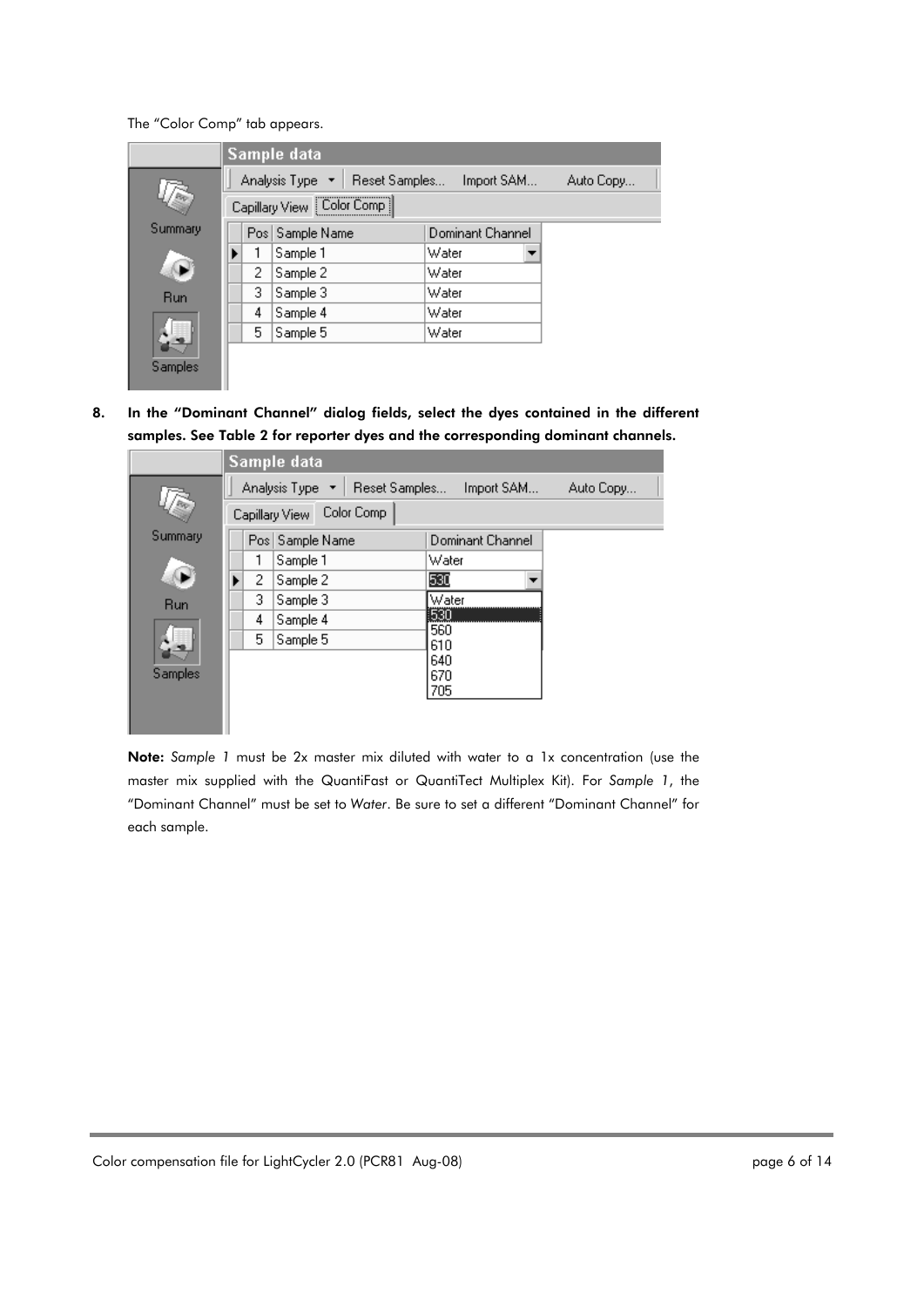| <b>Dye</b>                 |     | Excitation maximum (nm) Emission maximum (nm)* Dominant channel |        |
|----------------------------|-----|-----------------------------------------------------------------|--------|
| <b>FAM</b>                 | 494 | 518                                                             | 530 nm |
| <b>JOE</b>                 | 520 | 548                                                             | 560 nm |
| <b>VIC</b>                 | 538 | 552                                                             | 560 nm |
| Yakima Yellow <sup>®</sup> | 526 | 552                                                             | 560 nm |
| <b>HEX</b>                 | 535 | 553                                                             | 560 nm |
| <b>ROX</b>                 | 587 | 607                                                             | 610 nm |
| <b>Texas Red</b>           | 596 | 615                                                             | 610 nm |
| Alexa Fluor 660            | 660 | 690                                                             | 705 nm |
| Pulsar 650 <sup>t</sup>    | 460 | 650                                                             | 705 nm |

Table 2. Reporter dyes tested for use on the LightCycler 2.0 system, and corresponding dominant channels

\* Emission spectra may vary depending on the buffer conditions.

† This dye exhibits a broad emission peak. The greatest signal can be detected using the 705 nm channel.

9. Place the capillaries (which contain the samples prepared in step 1) in the LightCycler 2.0. Sample 1 (i.e., master mix diluted with water) must be placed in position 1 of the carousel. The other samples must be placed in order of increasing emission wavelength. For example, if creating a color compensation file for a 4plex PCR assay, place sample 2 (containing the dye with the lowest emission wavelength) in position 2, and place sample 5 (containing the dye with the highest emission wavelength) in position 5.

Ensure that at least one button in the "Selected Channels" panel is selected.

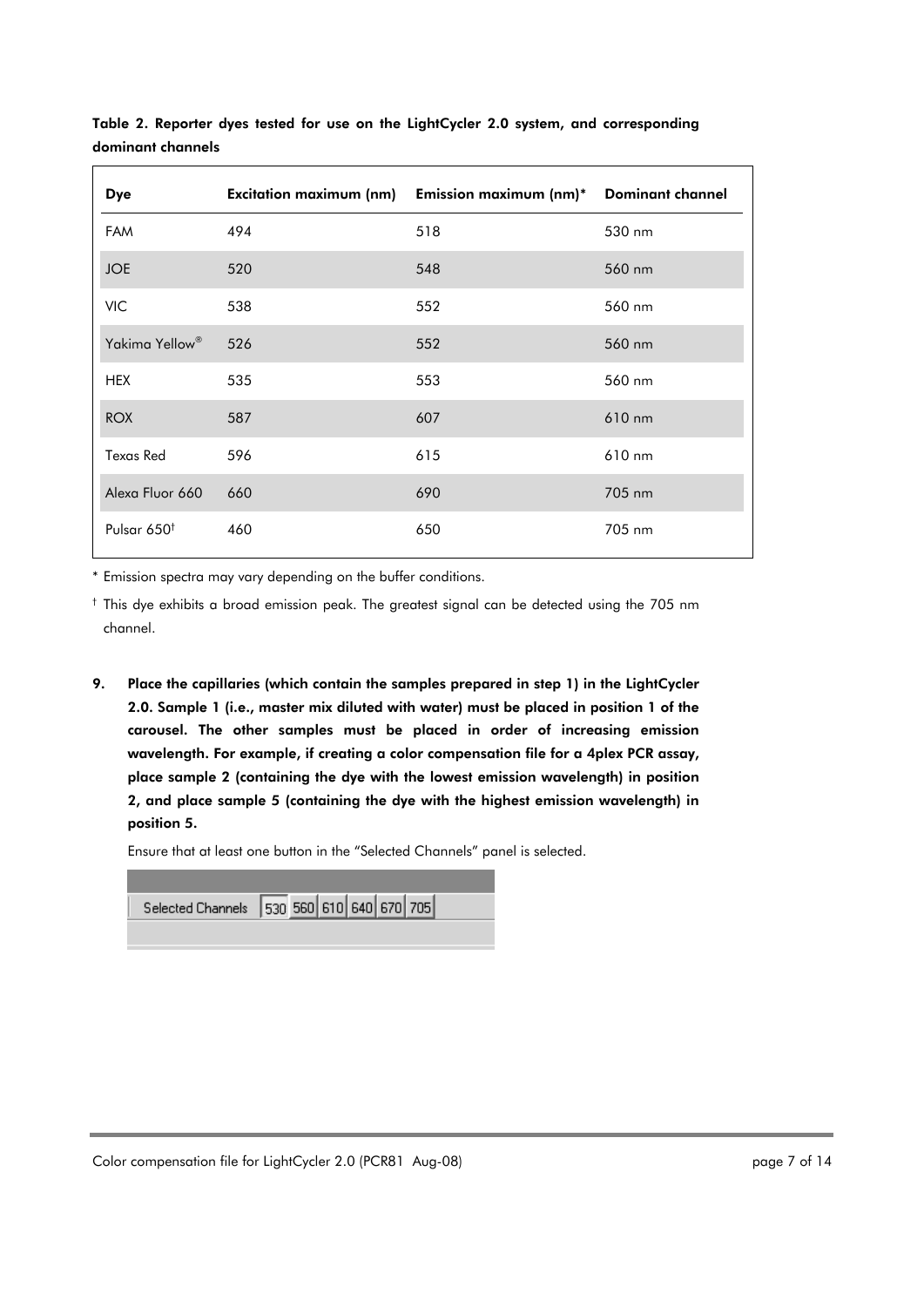10. Click the "Run" icon. Then click the "Start Run" button to start the experiment.



- 11. Click the "Save" button" to save the experiment. In the dialog box which appears, enter a name for the file, and specify the location in which to save the file.
- 12. During the experiment, a progress bar appears.

| <b>Run</b> |                                          |  |  |                                                                                                  |  |  |  |  |
|------------|------------------------------------------|--|--|--------------------------------------------------------------------------------------------------|--|--|--|--|
|            |                                          |  |  | Abort Run   End Program   +10 Cycles   Color Comp (Off) ~   Instrument Name: LC_6764 ID: LC_6764 |  |  |  |  |
|            | Programs Online Data Display   Run Notes |  |  |                                                                                                  |  |  |  |  |
| .          |                                          |  |  |                                                                                                  |  |  |  |  |
|            | Seeking 5 position(s)                    |  |  |                                                                                                  |  |  |  |  |

13. After the experiment ends, click the "Analysis" button to open the "Create New Analysis" dialog box. Under "Other Methods", select "Color Compensation". Then click "OK".

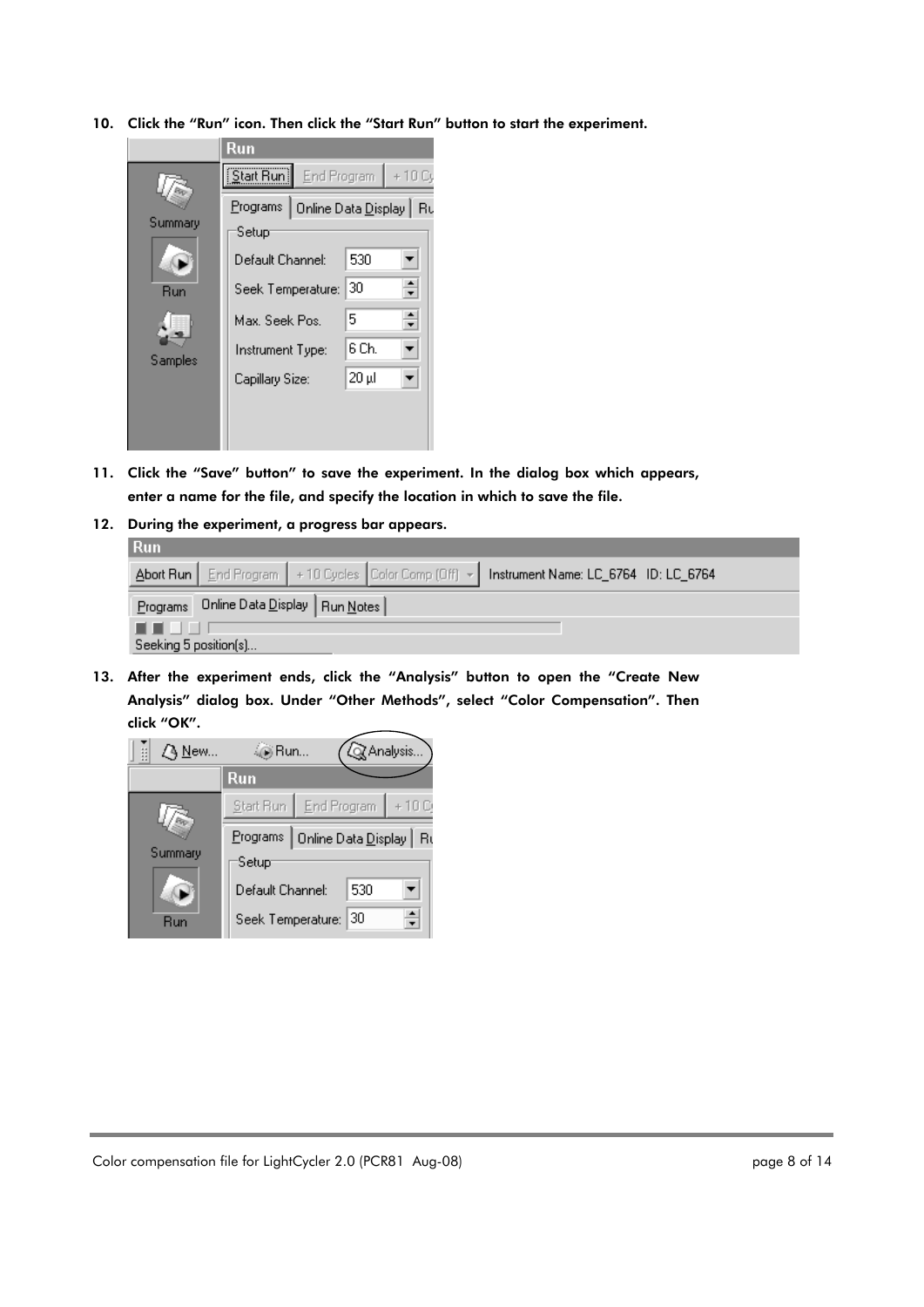| <b>Create New Analysis</b>          |                                        |        |  |  |  |  |  |
|-------------------------------------|----------------------------------------|--------|--|--|--|--|--|
| Choose the Analysis Type to Create: |                                        |        |  |  |  |  |  |
| <b>Amplification Analysis</b>       |                                        |        |  |  |  |  |  |
|                                     | C. Absolute Quantification             |        |  |  |  |  |  |
|                                     | ◯ Qualitative Detection                |        |  |  |  |  |  |
|                                     | C Relative Quantification - Dual Color |        |  |  |  |  |  |
|                                     | C Relative Quantification - Monocolor  |        |  |  |  |  |  |
|                                     | <b>Melting Curve Analysis</b>          |        |  |  |  |  |  |
| C Genotyping                        |                                        |        |  |  |  |  |  |
| ○ Tm Calling                        |                                        |        |  |  |  |  |  |
| Other Methods                       |                                        |        |  |  |  |  |  |
| C iColor Compensation               |                                        |        |  |  |  |  |  |
| C Nucleic Acid Quantification       |                                        |        |  |  |  |  |  |
|                                     | OΚ                                     | Cancel |  |  |  |  |  |

14. In the "Color Compensation" window which appears, click the "Save CC Object" button to save the color compensation file.



## Applying a color compensation file for data analysis

15. Follow steps 16-20 if you want to apply a color compensation file before carrying out a multiplex, real-time PCR experiment. Alternatively, follow steps 21–26 if you want to apply a color compensation file after a multiplex, real-time PCR experiment.

Color compensation file for LightCycler 2.0 (PCR81 Aug-08) end and the state of the page 9 of 14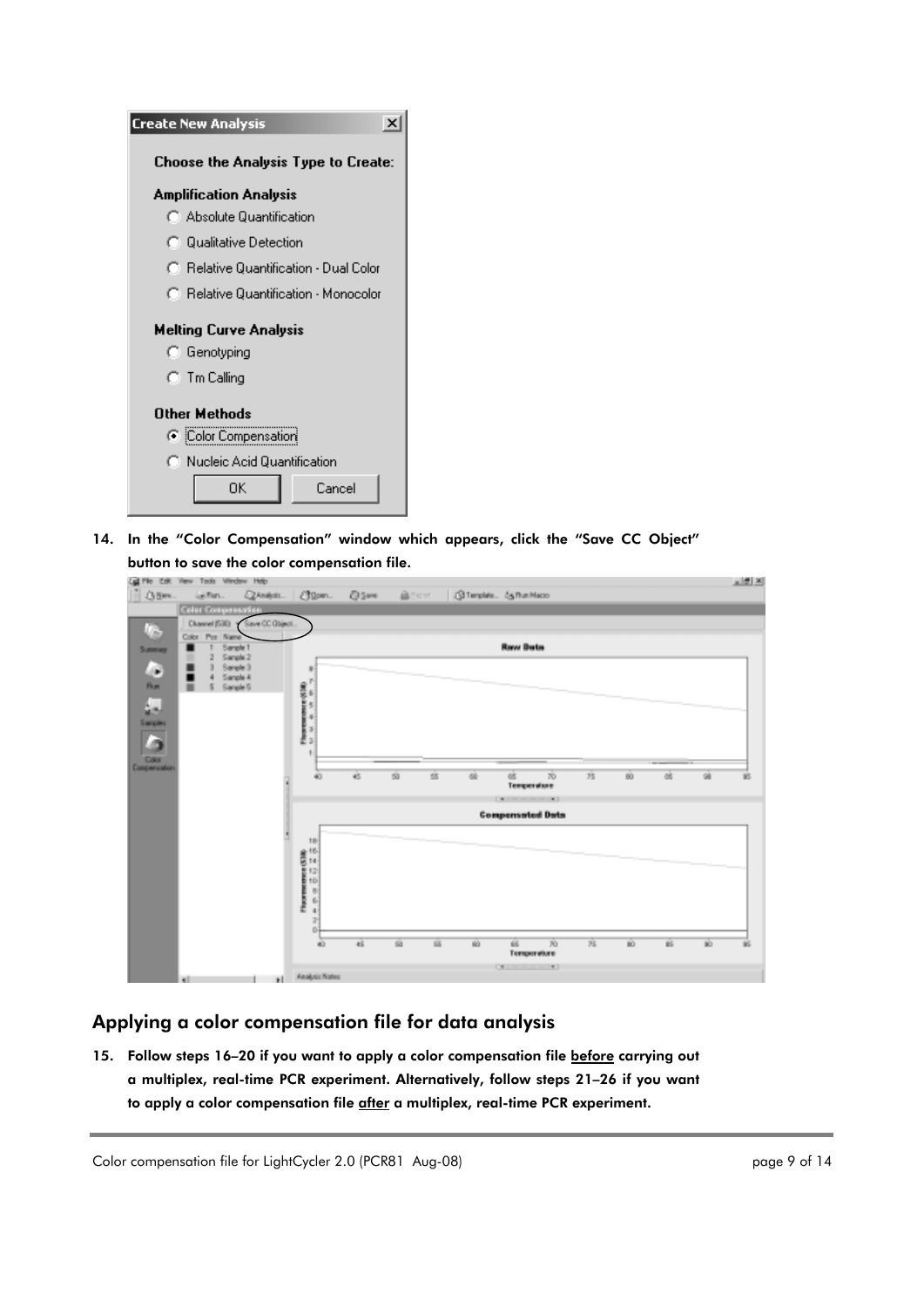### Applying a color compensation file before a multiplex, real-time PCR experiment

16. Click the "Run" icon on the left-hand side of the window.



17. Click the "Color Comp" button, and select "Select Color Compensation…" to open the "Select Object" dialog box.

| <b>Run</b> |                                          |                                                                              |  |
|------------|------------------------------------------|------------------------------------------------------------------------------|--|
|            |                                          | Start Run   End Program   +10 Cycles   Color Comp (Off) +   Instrument Name: |  |
|            | Programs   Online Data Display   Run Not | Select Color Compensation                                                    |  |

18. Select a color compensation object from the list displayed in the "Select Object" dialog box. Then click "OK".

| Select Object                      |                      |               |
|------------------------------------|----------------------|---------------|
| Name                               | <b>Creation Date</b> | Last Modified |
| data-FAM-HEX-TEXASRED-A660<br>linn | 25.2004              | 25.2004<br>11 |
|                                    |                      |               |
|                                    | ОΚ                   | <b>Lance</b>  |

19. The "Color Compensation Channels" dialog box opens. The channels entered for the generation of the color compensation file are selected by default. Click "OK" to confirm the selection.

| Color Compensation Channels    | $ \Box$ |  |  |  |
|--------------------------------|---------|--|--|--|
| Select channels to compensate. |         |  |  |  |
| $\nabla$ 530                   |         |  |  |  |
| $\nabla$ 560                   |         |  |  |  |
| $\overline{v}$ 610             |         |  |  |  |
| $\Gamma$ 640                   |         |  |  |  |
| $-670$                         |         |  |  |  |
| $\nabla$ 705                   |         |  |  |  |
|                                | Cancel  |  |  |  |

Color compensation file for LightCycler 2.0 (PCR81 Aug-08) end and the state of 14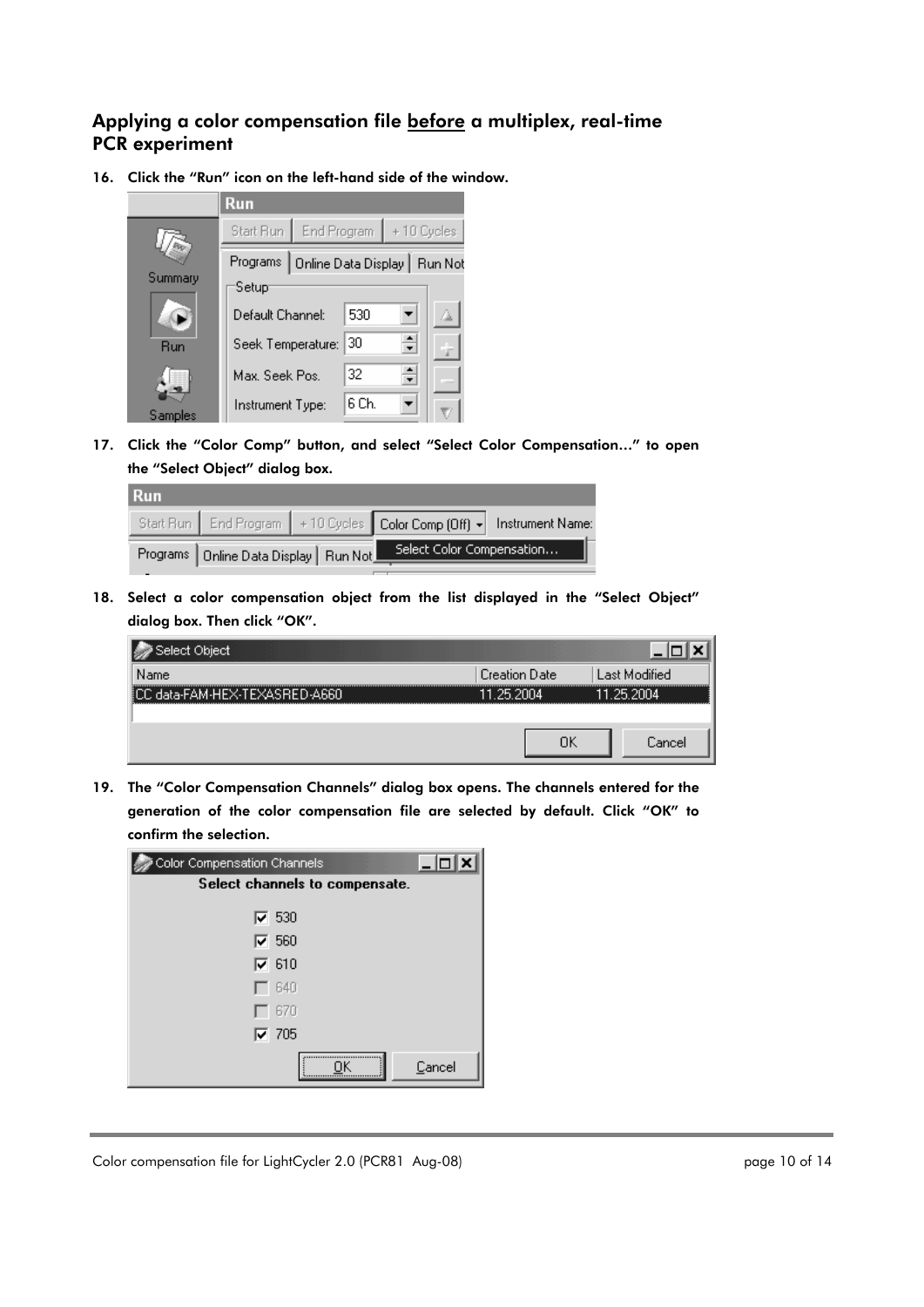20. The "Color Comp" button switches to "Color Comp (On)" to confirm that color compensation is active.

| <b>Run</b>                                 |  |  |                                                        |  |
|--------------------------------------------|--|--|--------------------------------------------------------|--|
|                                            |  |  | Start Run   End Program   +10 Cycles Color Comp (On) + |  |
| Programs   Online Data Display   Run Notes |  |  |                                                        |  |

## Applying a color compensation file after a multiplex, real-time PCR experiment

21. After the experiment has ended, click the "Analysis" button to open the "Create New Analysis" dialog box.



22. Select the type of analysis required, and click "OK".



Color compensation file for LightCycler 2.0 (PCR81 Aug-08) entitled and the state of 14 page 11 of 14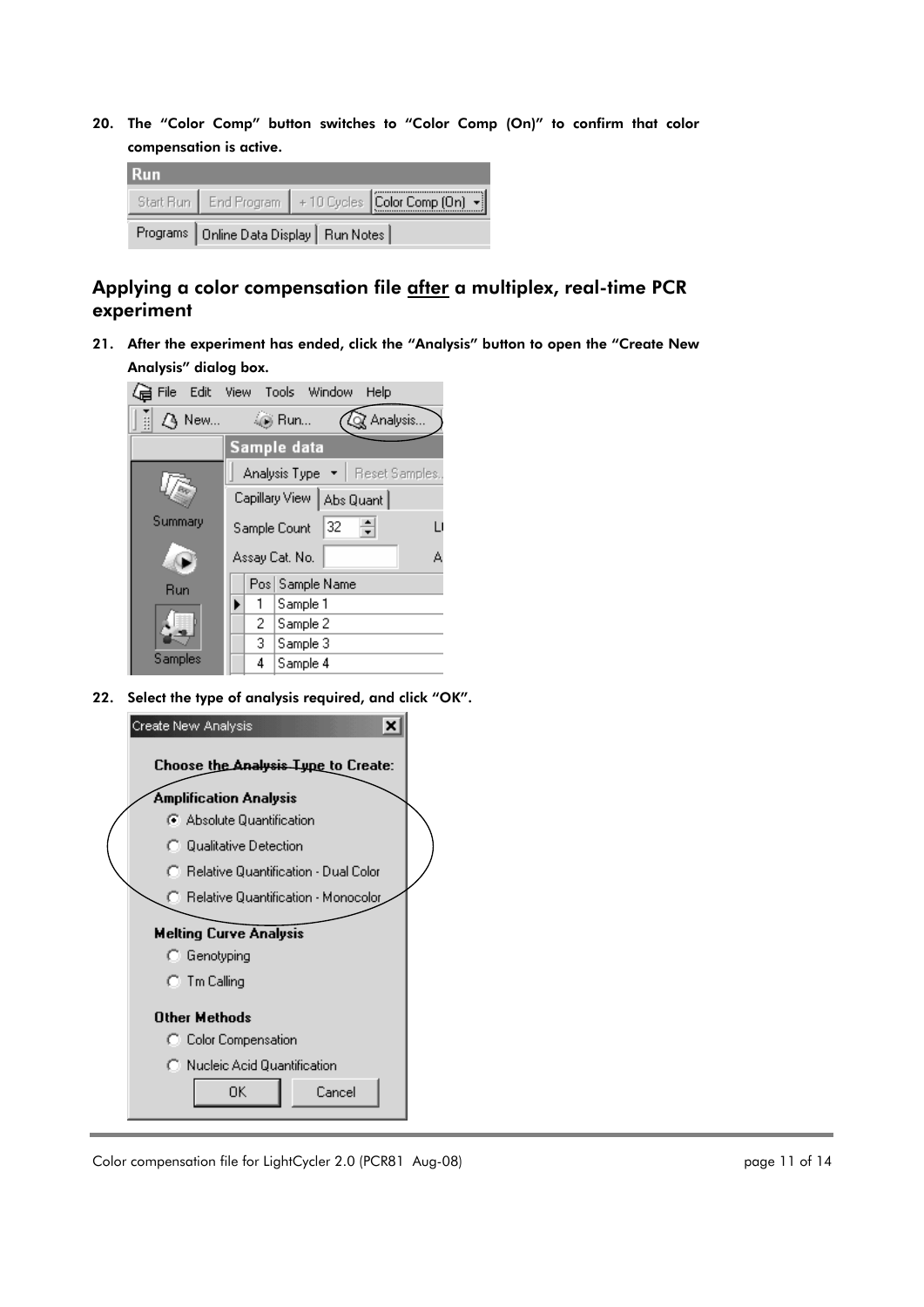For details on the different analysis modes, refer to the *LightCycler 2.0 Instrument Operator's Manual*.

23. Click the appropriate "Quantification" button on the left-hand side of the window.



24. Click the "Color Comp" button, and select "Select Color Compensation…" to open the "Select Object" dialog box.

| <b>Absolute Quantification</b> |                                                  |  |  |  |  |
|--------------------------------|--------------------------------------------------|--|--|--|--|
|                                | Channel (530) • Color Compensation • Program (2) |  |  |  |  |
|                                | Select Color Compensation                        |  |  |  |  |

25. Select a color compensation object from the list displayed in the "Select Object" dialog box. Then click "OK".



26. The "Color Comp" button switches to "Color Comp (On)" to confirm that color compensation is active.

| Absolute Quantification [CC data-FAM-HEX-TEXASRED-P650]                 |  |  |  |  |
|-------------------------------------------------------------------------|--|--|--|--|
| Channel (530) • Color Compensation (On) • Program (2) •   Method (Auto) |  |  |  |  |
| Samples                                                                 |  |  |  |  |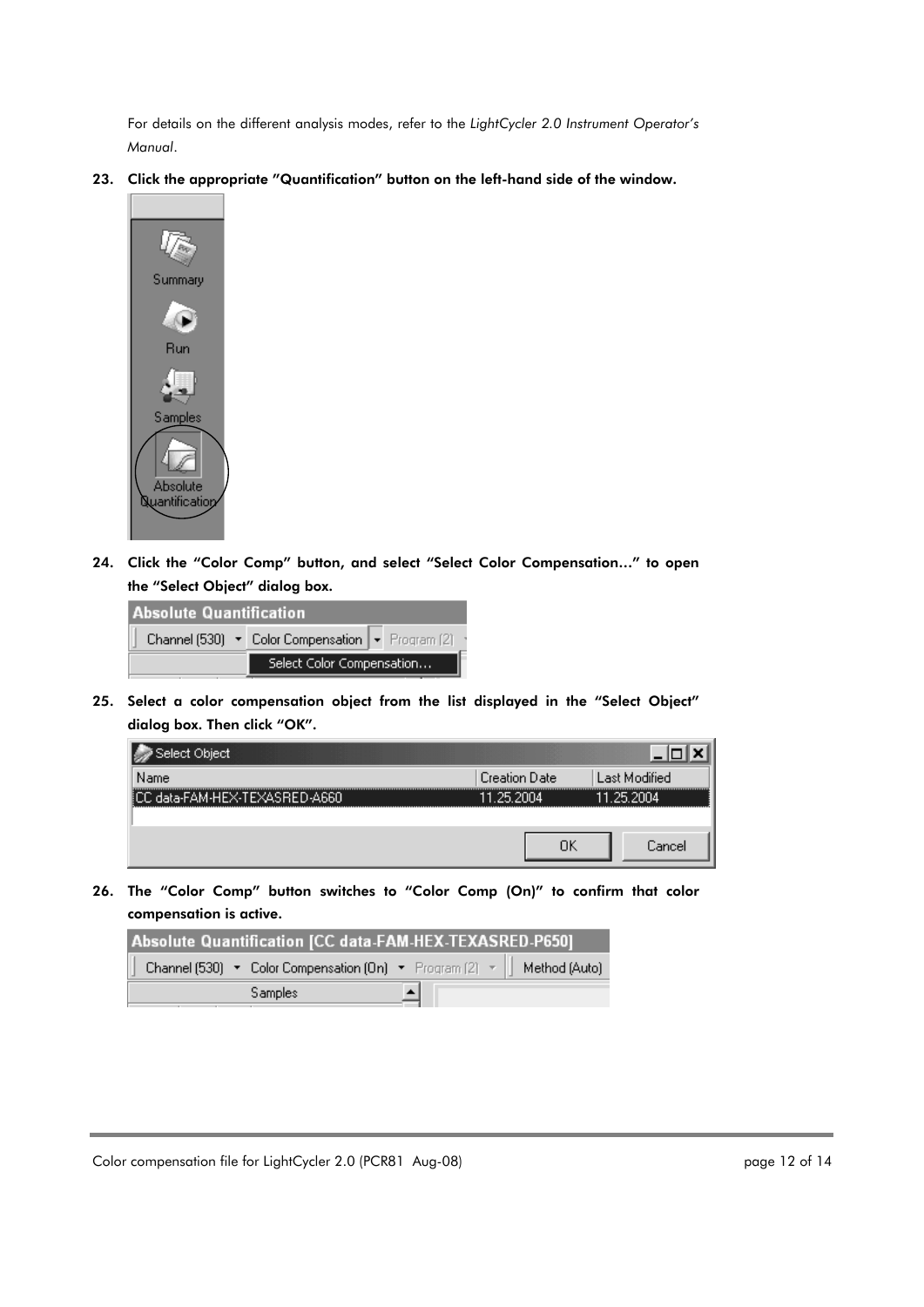QIAGEN handbooks can be requested from QIAGEN Technical Service or your local QIAGEN distributor. Selected handbooks can be downloaded from www.qiagen.com/literature. Material safety data sheets (MSDS) for any QIAGEN product can be downloaded from www.qiagen.com/Support/MSDS.aspx.

QuantiFast Multiplex Kits and QuantiTect Multiplex Kits are intended for research use. No claim or representation is intended to provide information for the diagnosis, prevention, or treatment of a disease.

Color compensation file for LightCycler 2.0 (PCR81 Aug-08) end and the state of 14